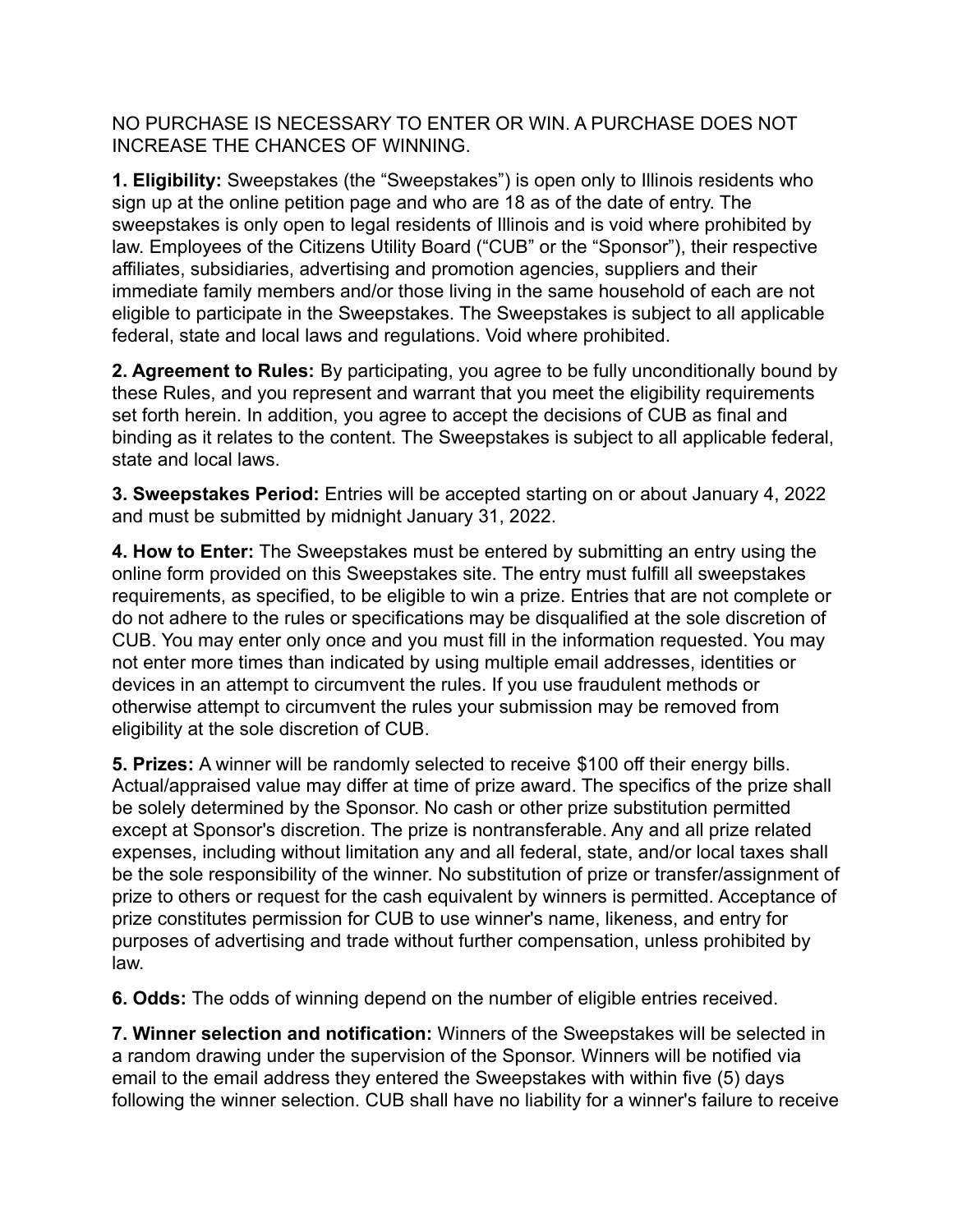notices due to winners' spam, junk e-mail or other security settings or for winners' provision of incorrect or otherwise non-functioning contact information. If the selected winner cannot be contacted, is ineligible, fails to claim the prize within 15 days from the time award notification was sent, or fails to timely return a completed and executed declaration and releases as required, prize may be forfeited and an alternate winner selected.

The receipt by winner of the prize offered in this Sweepstakes is conditioned upon compliance with any and all federal and state laws and regulations. ANY VIOLATION OF THESE OFFICIAL RULES BY ANY WINNER (AT SPONSOR'S SOLE DISCRETION) WILL RESULT IN SUCH WINNER'S DISQUALIFICATION AS WINNER OF THE SWEEPSTAKES AND ALL PRIVILEGES AS WINNER WILL BE IMMEDIATELY TERMINATED.

**8. Rights Granted by you:** By entering this content you understand that CUB, anyone acting on behalf of CUB, or its respective licensees, successors and assigns will have the right, where permitted by law, without any further notice, review or consent to print, publish, broadcast, distribute, and use, worldwide in any media now known or hereafter in perpetuity and throughout the World, your entry, including, without limitation, the entry and winner's name, portrait, picture, voice, likeness, image or statements about the Sweepstakes, and biographical information as news, publicity or information and for trade, advertising, public relations and promotional purposes without any further compensation.

**9. Terms:** CUB reserves the right, in its sole discretion to cancel, terminate, modify or suspend the Sweepstakes should (in its sole discretion) a virus, bugs, non-authorized human intervention, fraud or other causes beyond its control corrupt or affect the administration, security, fairness or proper conduct of the Sweepstakes. In such case, CUB may select the recipients from all eligible entries received prior to and/or after (if appropriate) the action taken by CUB. CUB reserves the right at its sole discretion to disqualify any individual who tampers or attempts to tamper with the entry process or the operation of the Sweepstakes or website or violates these Terms & Conditions. CUB has the right, in its sole discretion, to maintain the integrity of the Sweepstakes, to void votes for any reason, including, but not limited to; multiple entries from the same user from different IP addresses; multiple entries from the same computer in excess of that allowed by sweepstakes rules; or the use of bots, macros or scripts or other technical means for entering.

Any attempt by an entrant to deliberately damage any web site or undermine the legitimate operation of the sweepstakes may be a violation of criminal and civil laws and should such an attempt be made, CUB reserves the right to seek damages from any such person to the fullest extent permitted by law.

By entering the Sweepstakes you agree to receive email newsletters periodically from CUB. You can opt-out of receiving this communication at any time by clicking the unsubscribe link in the newsletter.